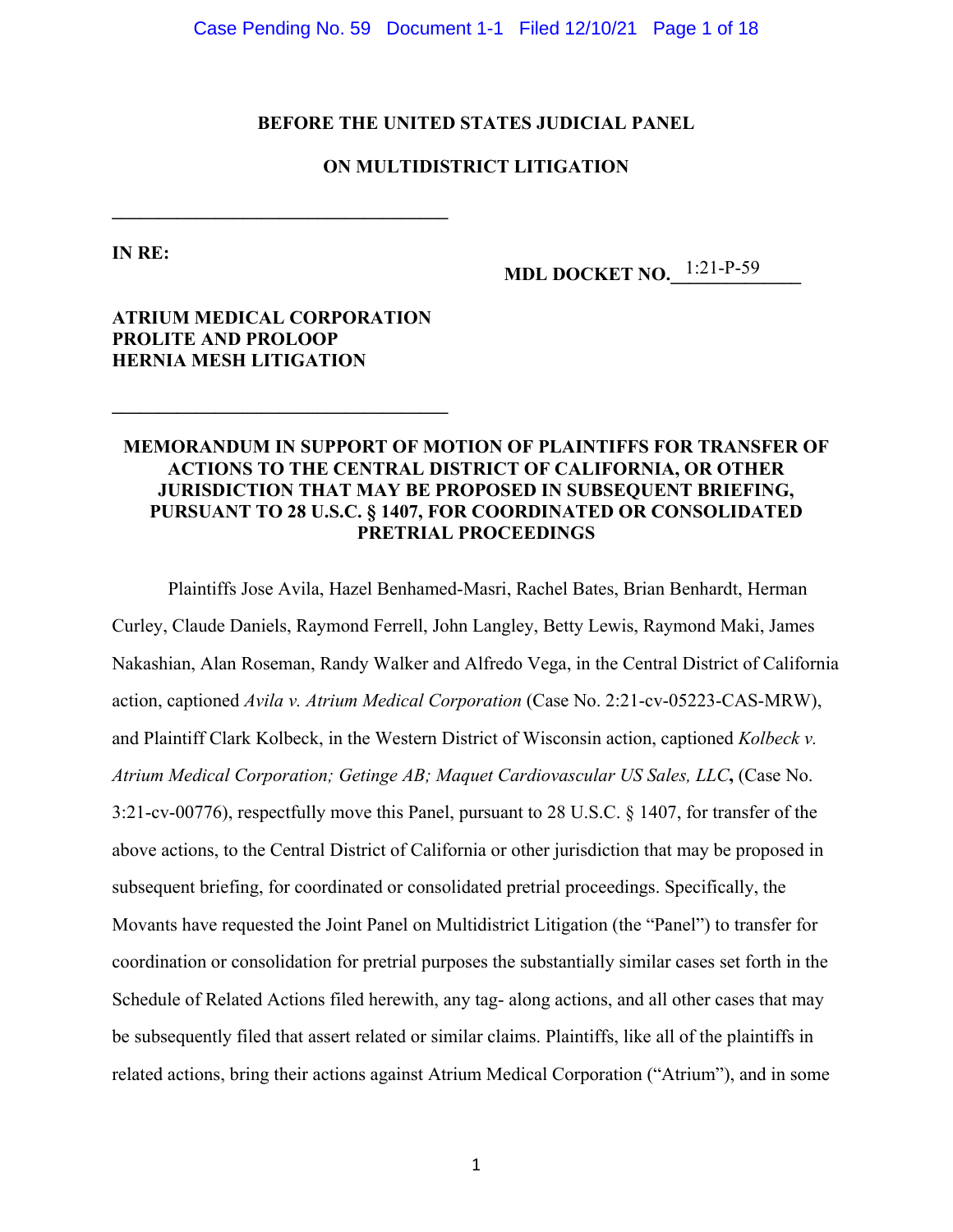#### Case Pending No. 59 Document 1-1 Filed 12/10/21 Page 2 of 18

instances related entities,<sup>[1](#page-1-0)</sup> relating to the defective ProLite and/or ProLoop hernia mesh products. The actions for which transfer and consolidation are proposed arise out of the same uniform course of conduct and allege essentially identical "product liability" category claims.

# **I. SUMMARY OF ARGUMENT**

Plaintiffs allege that Atrium negligently designed, manufactured, marketed, labeled, packaged and sold medical devices used for hernia repair, including multiple products in a product line known as ProLite and ProLoop hernia mesh. Plaintiffs also allege the defective design and testing which resulted in a high failure rate and frequent complications, revision surgeries and a high failure rate for patients who had ProLite or ProLoop hernia mesh implanted. Defendant Atrium denies Plaintiffs' allegations.

The Central District of California is an appropriate venue for transfer and coordination or consolidation for pretrial purposes. The *Avila* action with fourteen plaintiffs is venued in the Central District of California. The *Avila* action shares virtually identical common questions of fact with the other actions. The transfer will further "the convenience of the parties and witnesses," since each of the plaintiffs will be deposing the same witnesses and obtaining the same corporate documents to prove their respective cases.

The transfer of the cases presently pending in other districts, as well as those subsequently filed, to either of the above district courts "will promote the just and efficient conduct of [the] actions" by ensuring centralized oversight of pretrial fact development in what are likely to be identical class actions. *See* 28 U.S.C. § 1407(a).

<span id="page-1-0"></span><sup>&</sup>lt;sup>1</sup> The Getinge Group is a publicly listed Swedish company that has 13,111 employees in 37 countries. Getinge holds itself out as "a leading global provider of products and services for operating rooms, intensive-care units, care units, sterilisation centres (sic), elderly care and companies and institutions that are active in the Life Science area." *Id*. Atrium is a business unit of MAQUET Cardiovascular (Maquet). *See*

http://www.atriummed.com/News/atriumnews.asp?articleid=66&zoneid=1. Maquet is a subsidiary of the Getinge Group.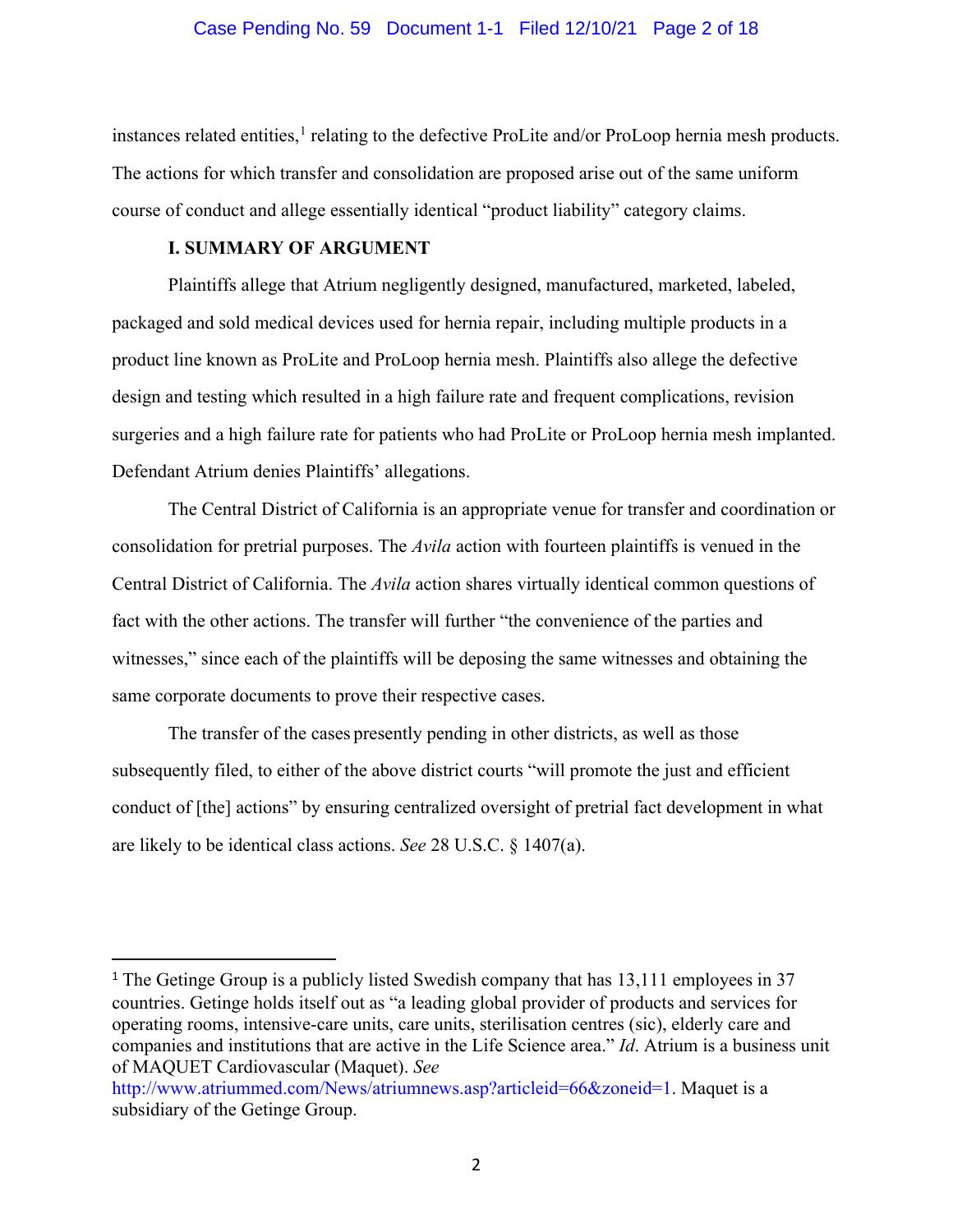#### Case Pending No. 59 Document 1-1 Filed 12/10/21 Page 3 of 18

The Central District of California has the resources, judicial expertise and capability to promptly and efficiently conduct this case. The actions would not be unduly prejudiced by transfer.

While transfer under Section 1407 does not require a complete identity, or even majority, of common factual or legal issues as a prerequisite to transfer, each complaint here alleges ProLite or ProLoop hernia mesh designed, manufactured, marketed and sold by Atrium was surgically implanted in each of the Plaintiffs causing substantially identical plaintiffs to suffer physical injury and economic loss. Transfer under Section 1407 will have the salutary effect of placing all actions in this docket before a single judge who can formulate a pretrial program that (1) allows discovery with respect to any non-common issues to proceed concurrently with discovery on common issues, *see In re Joseph Smith Patent Litigation*, 407 F. Supp. 1403, 1404 (J.P.M.L. 1976); and (2) ensures that pretrial proceedings will be conducted in a manner leading to the just and expeditious resolution of all actions to the overall benefit of the parties.

All the underlying civil actions involve common questions of fact. Each of the pending actions involve allegations of defects in mesh designed, manufactured, marketed and sold by Atrium. All actions will share common factual questions concerning such matters as the design, manufacture, safety, testing, marketing and performance of the mesh. Such common questions of law and fact include the following:

- (a) Whether polypropylene mesh was defective;
- (b) Whether the warnings accompanying polypropylene mesh were adequate;
- (c) Whether there was other material information about the risks of polypropylene mesh concealed and suppressed by Defendants;
- (d) Whether polypropylene mesh was negligently manufactured and marketed;
- (e) Whether Defendants breached express warranties relating to polypropylene mesh;
- (f) Whether Defendants fraudulently or negligently misrepresented the true facts concerning polypropylene mesh;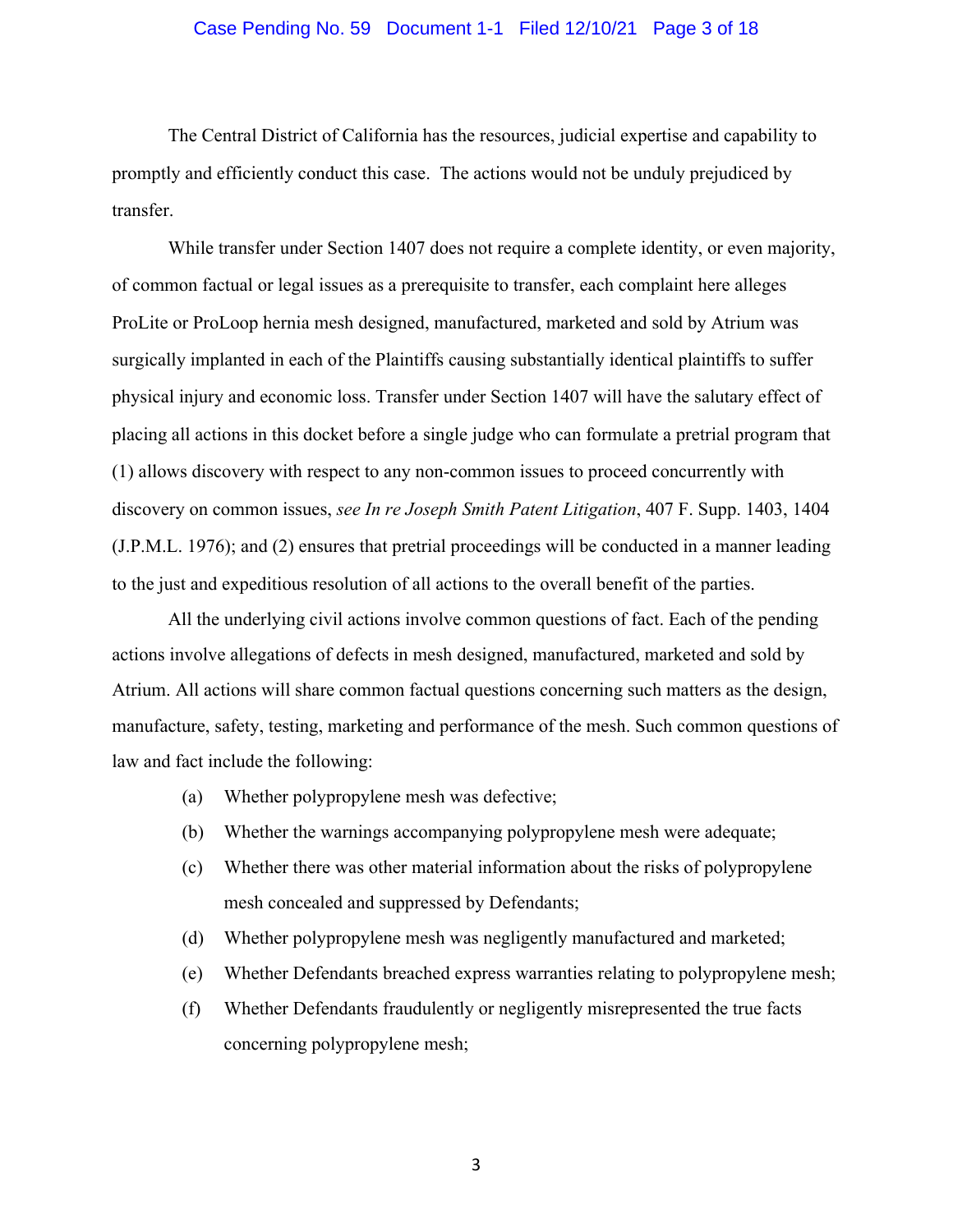- (g) Whether Plaintiffs are entitled to punitive damages for Defendants' wrongful conduct;
- (h) Whether the mesh devices implanted in each Plaintiff were cleared by the FDA under the 510(k) "substantial equivalence" procedure; and
- (i) Whether the mesh devices implanted in each Plaintiff contained virtually identical warnings.

Centralization under Section 1407 is necessary to eliminate duplicative discovery, prevent inconsistent pretrial rulings, and conserve the resources of the parties, their counsel and the judiciary because the complaints filed by similarly situated plaintiffs in different states are based on the same fact-intensive proof and will seek the same discovery.

The application of law to the facts is also for all intents and purposes identical. Specifically, all complaints allege that Atrium was negligent in the design, manufacture, marketing, and sale of an unsafe hernia mesh product. All complaints allege that Atrium breached its duty of care by failing to exercise adequate testing and quality control and also that Atrium intentionally, knowingly, carelessly, recklessly, or negligently concealed information regarding the existence of a defect in its mesh products. Finally, all the complaints allege the Defendants negligently, recklessly, or intentionally misrepresented the quality, usefulness, and safety of Atrium hernia mesh devices.

The Panel has previously found multiple times that product liability actions involving similar claims relating to implantable hernia mesh—including hernia mesh manufactured by Atrium Medical Corporation—are proper for centralization under 28 U.S.C. § 1407. *See In Re: Davol, Inc./C.R. Bard, Inc., Polypropylene Hernia Mesh Products Liability Litigation,* MDL 2846, 316 F.Supp. 1380 (J.P.M.L. 2018); *In Re: Ethicon Physiomesh Flexible Composite Hernia Mesh Products Liability Litigation,* MDL 2782, 254 F.Supp.3d 1381 (J.P.M.L. 2017); *In Re: Atrium Medical Corp. C-Qur Mesh Products Liability Litigation*, MDL 2753, 223 F.Supp.3d 1355 (J.P.M.L. 2016); *In Re Kugel Mesh Hernia Patch Litigation,* MDL No. 1842, 493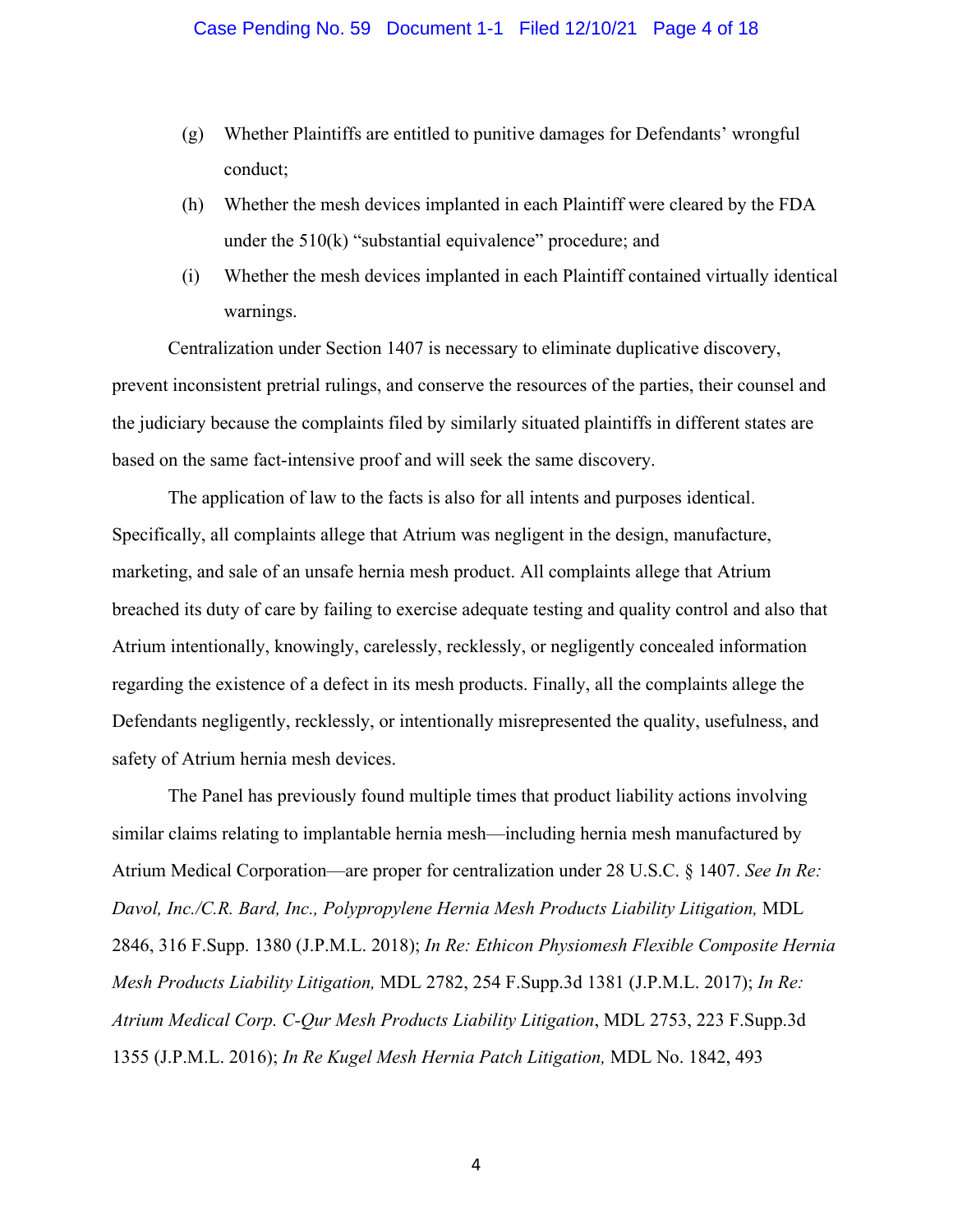#### Case Pending No. 59 Document 1-1 Filed 12/10/21 Page 5 of 18

F.Supp.2d 1371 (J.P.M.L. 2007)*.* Here, all the salutary purposes of multidistrict litigation will be served by granting this Motion.

#### **II. HISTORY OF THE LITIGATION**

In addition to the *Avila* case, other civil actions as set forth in the accompanying Schedule of Actions have been filed in federal court alleging that their plaintiffs have incurred injuries and damages as a direct and proximate result of defective Atrium ProLite or ProLoop hernia mesh.

Submitted herewith is a Schedule of Actions that lists the related actions that are the subject of this Motion, with each complaint attached thereto. Movants seek to have the actions listed above transferred to the proposed district court and consolidated with the other actions.

# **III. BACKGROUND**

The actions affected by this motion, as identified in the accompanying Schedule of Actions, present common questions of fact; a common Defendant – Atrium Medical Co.; and all of the actions arise from ProLite or ProLoop hernia mesh manufactured by Atrium.

A hernia, a condition affecting thousands of men and women in the United States each year, is the protrusion or projection of an organ or tissue through the abdominal wall that normally contains it. Although a hernia may form in any part of the abdominal wall, the most common site is the groin. Groin hernias are known as inguinal or femoral, depending on the location of the hernia. Another type of hernia is the ventral hernia (also sometimes called abdominal hernia). There are two types of ventral hernias. One is known as an umbilical hernia and occurs in the umbilical ring that surrounds the navel. The other is referred to as an incisional hernia which occurs around surgical incisions.

Until 1958, abdominal wall hernias were repaired without mesh. In 1958, Dr. Frances Usher published a medical journal article entitled *Marlex mesh, a new plastic mesh for replacing tissue defects*. Dr. Usher used polypropylene mesh in experimental canine work for abdominal repair. Polypropylene is a petroleum-based plastic initially used in the Hula-Hoop and for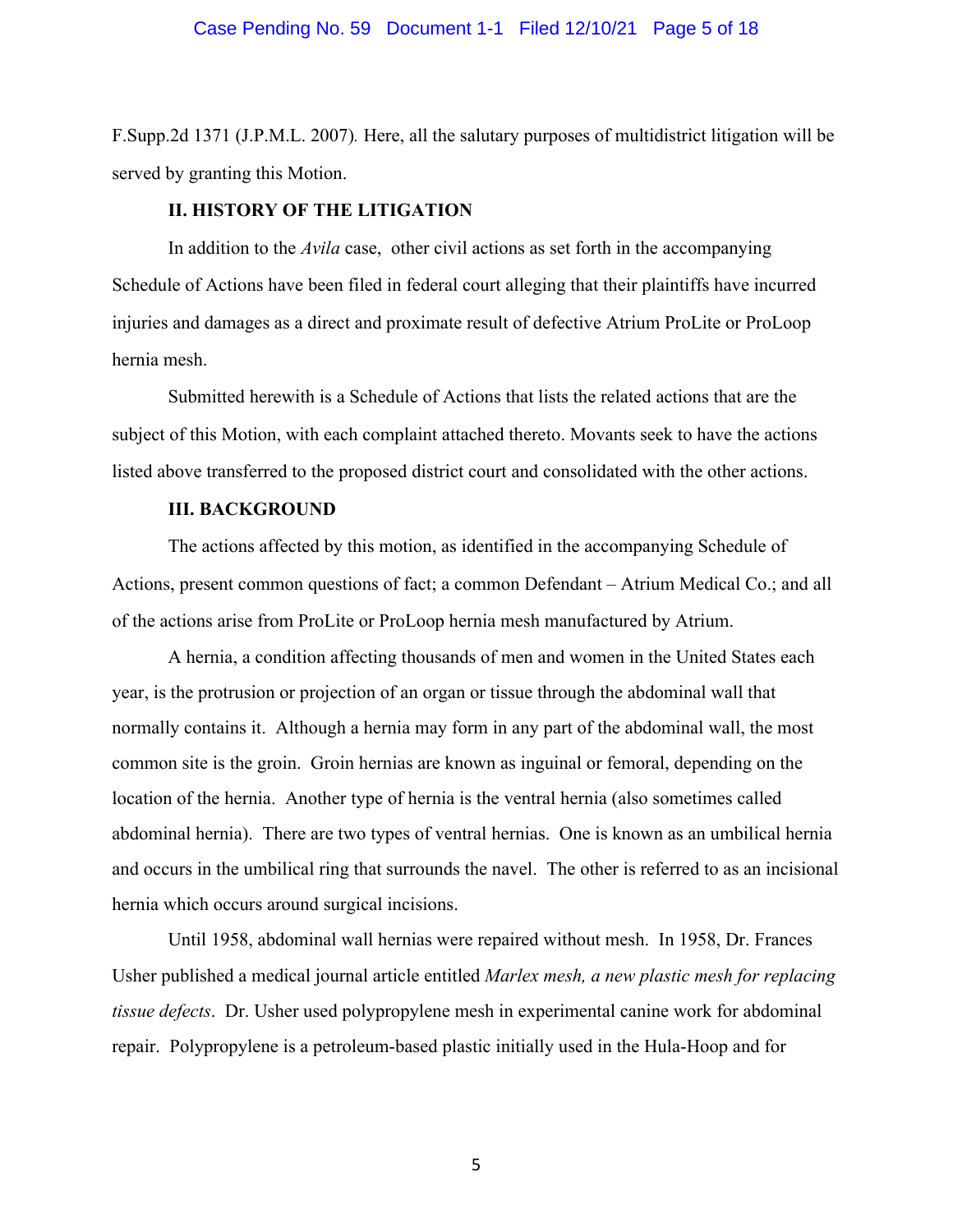#### Case Pending No. 59 Document 1-1 Filed 12/10/21 Page 6 of 18

kitchen storage applications, and also used in the manufacture of fishing line and synthetic carpets.

Heavily promoted by the medical device manufacturers, including Defendants, hernia mesh, typically made wholly or partly of polypropylene, is frequently used in hernia repair surgery. About one million hernia repair surgeries with mesh are performed globally each year. Despite the marketing push by mesh manufacturers, including Defendants, to persuade doctors to use mesh in hernia repair, many doctors steer away from polypropylene mesh and use the Shouldice technique for hernia repair. The Shouldice technique, used for decades, is a mesh-free hernia repair method.

It has been known since 1953 that any implanted device must not be physically modified by tissue fluids, be chemically inert, not incite an inflammatory or foreign body cell reaction, be non-carcinogenic, not produce allergic reactions, and be able to withstand mechanical stress. D. Ostergard, *Degradation, Infection and Heat Effects on Polypropylene Mesh for Pelvic Implantation: What Was Known and When it Was Known*, 22 INT'L UROGYNECOLOGY J. 771- 774 (2011).

Polypropylene is not biologically inert in the human body, and can cause serious injury to patients, significantly impacting their quality of life. As one author stated, "[p]rosthetic meshes are … not the inert materials they are claimed to be and can expand as well as shrink." A. Coda, *Structural Alterations of Prosthetic Meshes in Humans*, 7 HERNIA 29-34 (2003).

A typical response to mesh implanted in the human body is inflammation, granuloma formation and a foreign body reaction. Scar tissue forms around the implant and causes contraction of the mesh up to 50%. This inflammation, foreign body response and scar tissue formation is a permanent condition and can result in long-term complications. U. Klinge et al., *Foreign Body Reaction to Meshes Used for the Repair of Abdominal Wall Hernias*, 165 EUR. J. SURGERY 665-73 (1999).

Despite the promotion of mesh as safe and effective by Defendants, the published medical literature contradicts this unsupported belief. One author observed that "[t]he literature suggests otherwise with reports of various degrees of degradation, including depolymerization,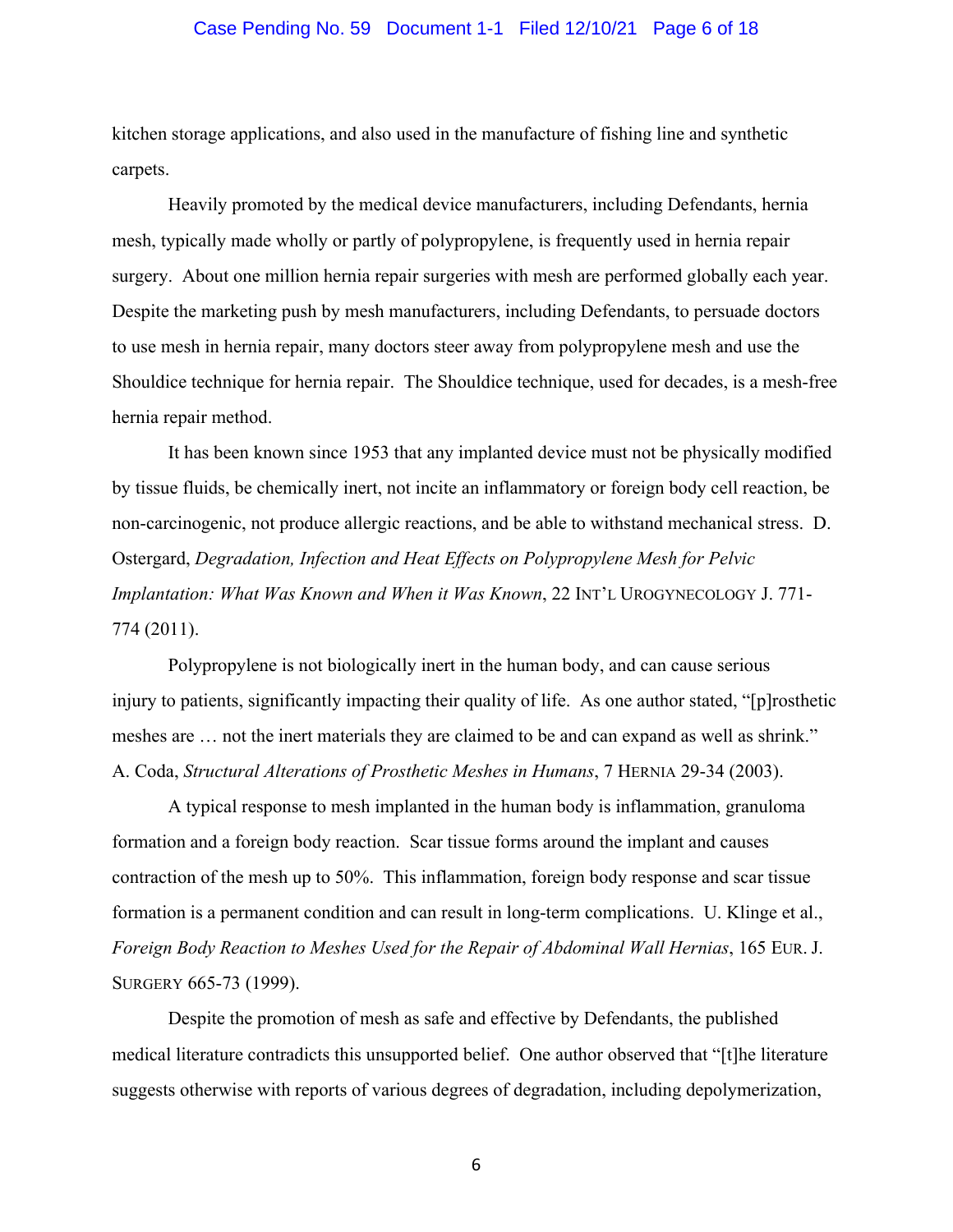#### Case Pending No. 59 Document 1-1 Filed 12/10/21 Page 7 of 18

cross-linking, oxidative degradation by free radicals, additive leaching, hydrolysis, stress cracking and mesh shrinkage along with infection, chronic inflammation and the stimulation of sclerosis." The author concluded, "Based on available evidence the polypropylene used for surgical treatment of various structural defects is not inert after implantation in the human body." G. Sternschuss et al., *Post-implantation Alterations of Polypropylene in the Human*, 188 J. UROL. 27-32 (2012). As the mesh degrades in the human body, small flakes of polypropylene can lead to infection and irritation, and resultant serious pain, as the body tries to rid itself of the foreign material.

Once implanted, mesh contracts as well as cracks substantially in the human body. In one study, a contracture rate of 30% to 50% was found four weeks after implantation. Another study reported an 85% contracture rate after eight years. Nerve fibers are entrapped in the contracted tissue causing severe pain.

A debilitating consequence of hernia repair with mesh is inguinodynia, or chronic groin pain. This condition results from nerves, such as the ilioinguinal, iliohypogastric and genitofemoral nerves, coming into contact with mesh, after its degradation and deformation in the body following implantation, and from the persistent and permanent foreign body reaction to the implantation of mesh. It has been reported that hernia repair with mesh results in an extraordinarily high rate of inguinodynia—in some reports approaching 50%. *See, e.g.*, J.E. Fischer, *Hernia Repair: Why Do We Continue to Perform Mesh Repair in the Face of Human Toll of Inguinodynia?* 206 AMER. J. SURG. 619-23 (2013).

Other studies have found an even higher rate of chronic pain after hernia repair with mesh. One study found that approximately 75% of patients had pain one year after hernia repair at rest, and 78% had pain when moving. B. Page, *Pain From Primary Inguinal Hernia and the Effect of Repair on Pain*, 89 BRIT. J. SURG. 1315-18 (2002).

Despite the abundance of scientific and medical information published in the literature relating to the dangerous properties and serious risks of polypropylene mesh, Atrium made a deliberate decision to ignore these dangers and began to aggressively promote polypropylene mesh to healthcare providers and consumers. Atrium misrepresented and concealed from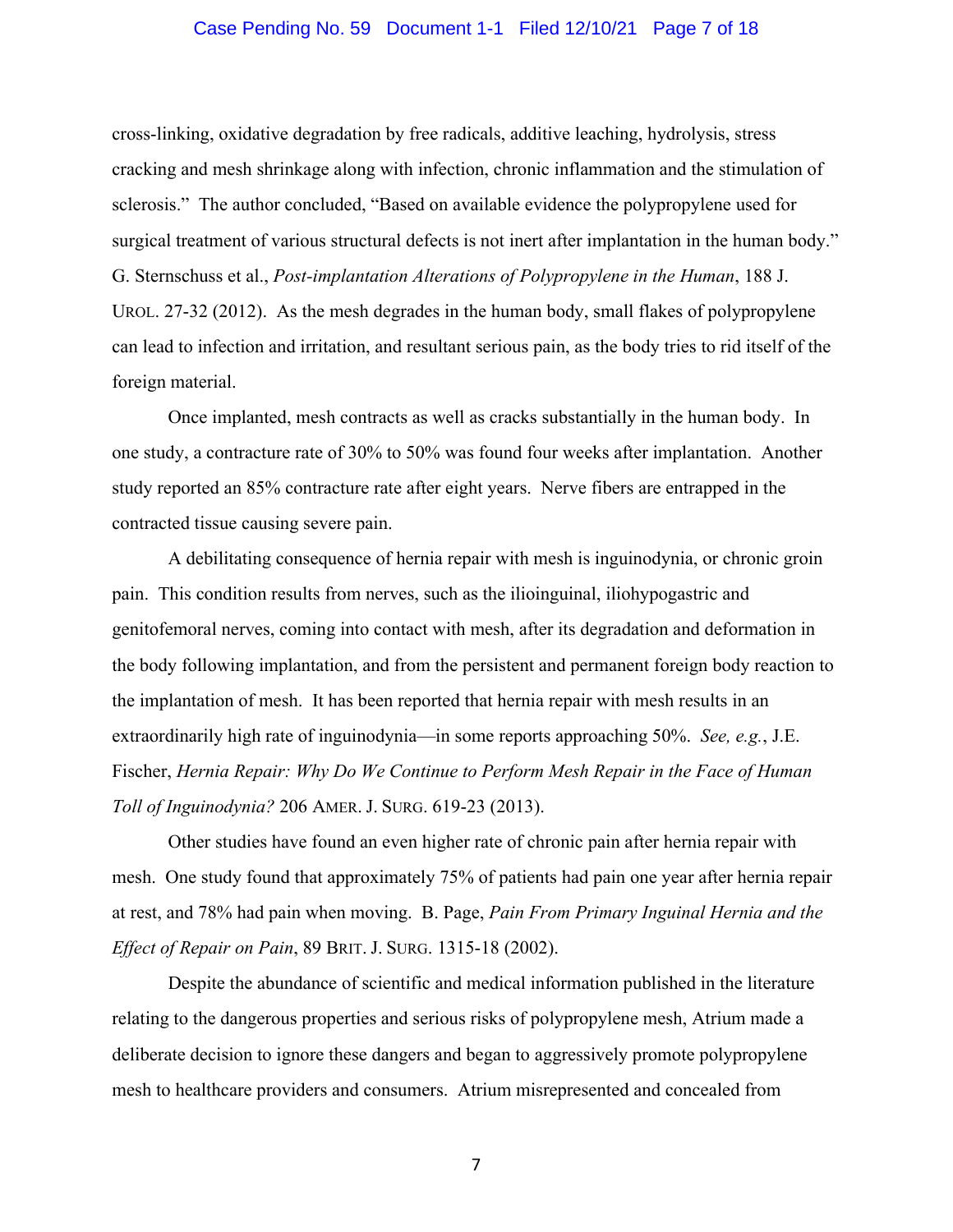#### Case Pending No. 59 Document 1-1 Filed 12/10/21 Page 8 of 18

Plaintiffs, their physicians and consumers, the serious risks, dangers and defects associated with ProLite and ProLoop hernia mesh.

#### **IV. ARGUMENT**

# **A. Transfer and Consolidation of the Cases for Coordinated Pretrial Proceedings Is Appropriate under 28 U.S.C. § 1407**

The purpose of the multidistrict litigation process is to "eliminate the potential for contemporaneous pretrial rulings by coordinating district and appellate courts in multidistrict related civil actions." *In re Multidistrict Private Civ. Treble Damages Litig.*, 298 F. Supp. 484, 491-92 (J.P.M.L. 1968). Consolidation is especially important in multidistrict litigations where "the potential for conflicting, disorderly, chaotic" action is greatest. *Id.* at 493. Transfer of related actions to a single district for pretrial proceedings avoids conflicting pretrial discovery and ensures uniform and expeditious treatment in the pretrial procedures. *In re Phenylpropanolamine (PPA) Prods. Liab. Litig.*, 460 F.3d 1217, 1230 (9th Cir. 2006). The Panel "considers that eliminating duplicate discovery in similar cases, avoiding conflicting judicial rulings, and conserving valuable judicial resources are sound reasons for centralizing pretrial proceedings." Hon. John G. Heyburn II, *A View from the Panel: Part of the Solution*, 82 Tul. L. Rev. 2225, 2236 (2008).

In relevant part, 28 U.S.C. § 1407(a) specifies that the Panel may transfer and consolidate two or more civil cases for coordinated pretrial proceedings upon a determination that (i) the cases "involv[e] one or more common questions of fact," (ii) transfer will further "the convenience of the parties and witnesses," and (iii) transfer will promote the just and efficient conduct of the actions." Cases interpreting this section have held that a motion for transfer, coordination and consolidation pursuant to § 1407 is appropriate when the cases are all federal civil actions, pending in different federal districts; one or more common questions of disputed fact exist among the cases; and transfer of the cases will promote efficiencies and will conserve the resources of the parties, counsel and the judiciary. *Rosenfeld v. Hartford Fire Ins. Co.,* Nos. 88-Civ-2153 & 88-Civ-2252, 1988 U.S. Dist. LEXIS 4068 at \*2-3 (S.D.N.Y. May 12, 1988); *see*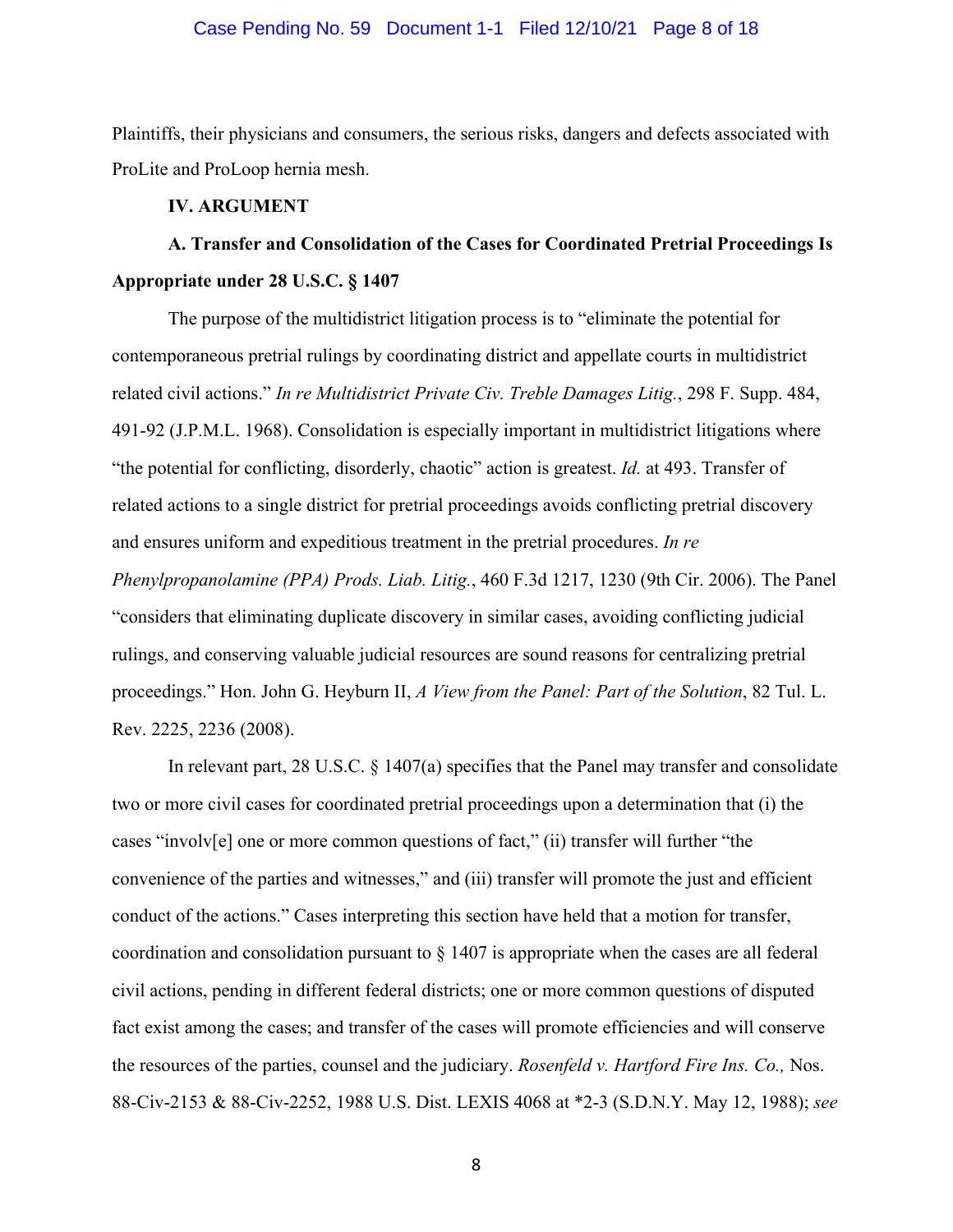#### Case Pending No. 59 Document 1-1 Filed 12/10/21 Page 9 of 18

*also, U.S. ex rel. Pogue v. Diabetes Treatment Centers of America, Inc.*, 238 F. Supp.2d 270 (D.D.C. 2002). The federal civil actions under consideration meet these criteria and should be transferred and consolidated as discussed above for pretrial proceedings. Transfer is also necessary to eliminate duplicative discovery and prevent inconsistent rulings on pretrial motions.

The complaints all name Atrium Medical Corporation as a Defendant, factually rely on similar alleged uniform conduct and practices, and advance similar claims for relief. The complaints are supported by nearly identical detailed factual allegations tending to establish ProLite and ProLoop hernia mesh was designed, produced, tested, packaged, sold, and marketed in an unsafe and defective manner by Atrium.

#### **1. The Related Actions Involve One or More Common Questions of Fact**

The first requirement of Section 1407—that the cases "involv[e] one or more common questions of fact"—is plainly met here. The cases before this Panel contain numerous common questions of fact, including, but not limited to, the following:

- (a) Whether polypropylene mesh was defective;
- (b) Whether the warnings accompanying polypropylene mesh were adequate;
- (c) Whether there was other material information about the risks of polypropylene mesh concealed and suppressed by Defendants;
- (d) Whether polypropylene mesh was negligently manufactured and marketed;
- (e) Whether Defendants breached express warranties relating to polypropylene mesh;
- (f) Whether Defendants fraudulently or negligently misrepresented the true facts concerning polypropylene mesh;
- (g) Whether Plaintiffs are entitled to punitive damages for Defendants' wrongful conduct;
- (h) Whether the mesh devices implanted in each Plaintiff were cleared by the FDA under the  $510(k)$  "substantial equivalence" procedure;
- (i) Whether the mesh devices implanted in each Plaintiff were manufactured by defendant Atrium Medical Corporation; and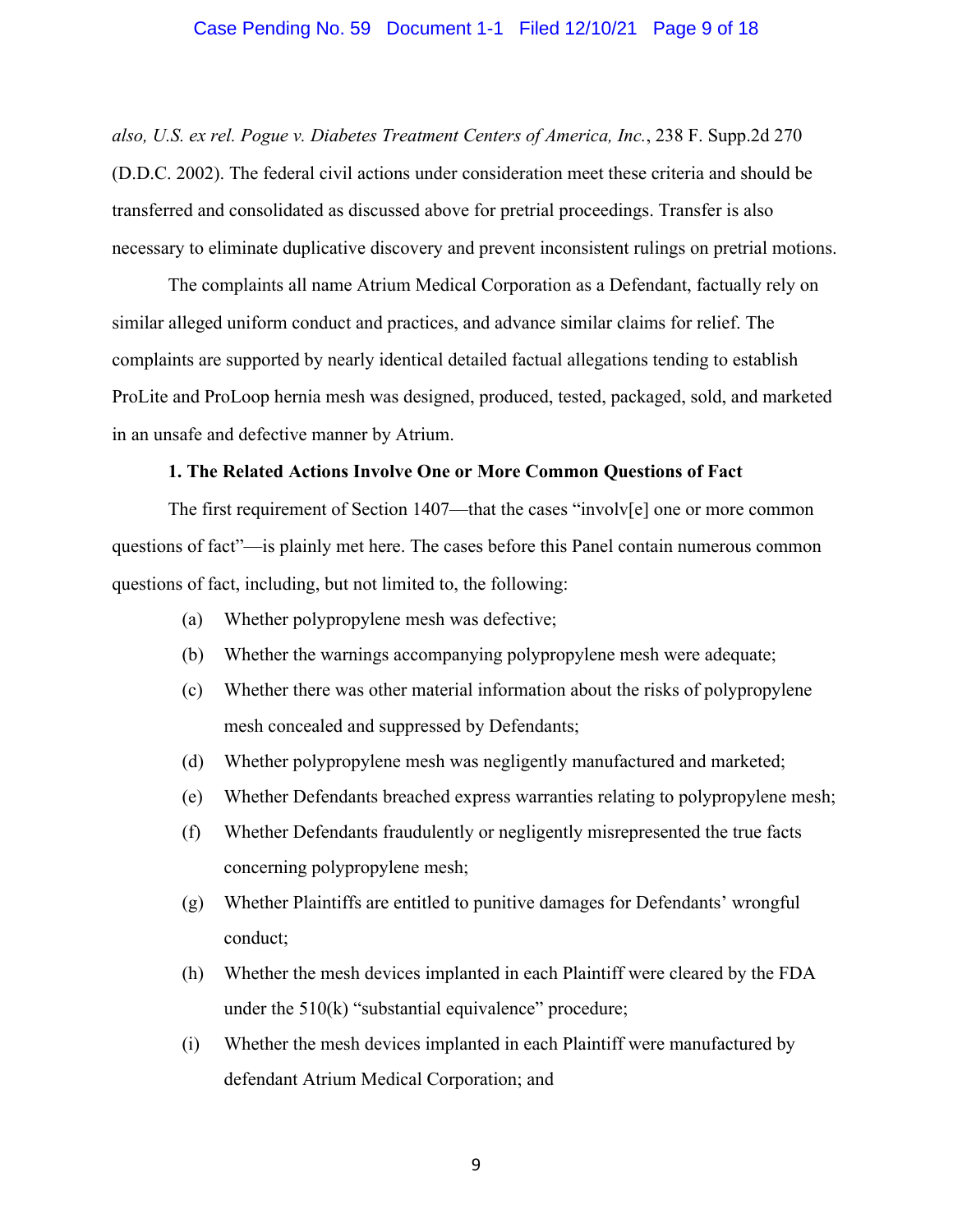- (j) Whether the mesh devices implanted in each Plaintiff contained virtually identical warnings.
- (k) Whether the mesh devices contained inadequate warnings relating to, for instance:
	- o The danger of mesh to contract, shrink, expand, swell and/or deform after implantation;
	- o The danger of mesh to degrade, fragment and creep after implantation;
	- o The danger of mesh erosion, extrusion and/or migration;
	- o The inability to withstand mechanical stress after implantation;
	- o The lack of biological inertness of polypropylene mesh;
	- o The danger of chronic inflammation, granuloma formation and foreign body cell reaction;
	- o The danger of chronic infections;
	- o The danger of permanent scar tissue formation and sclerosis;
	- o The danger of the recurrence of hernia;
	- o The danger of inguinodynia, or chronic groin pain;
	- o The danger of mesh coming into contact with nerves and nerve damage;
	- o The danger of organ damage;
	- o The danger of spermatic cord damage and testicular pain;
	- o The danger of pain during sexual intercourse and sexual dysfunction;
	- o The danger of autoimmune disease;
	- o The potential for revision surgery following implantation;
	- o Hernia repair with mesh is no more effective than other alternative hernia repair methods;
	- o The difficulties of removing mesh from the body following implantation;
	- o The danger of leaving residual mesh in the body after implantation; and
	- o The substantial impairment of the quality of life following mesh implantation.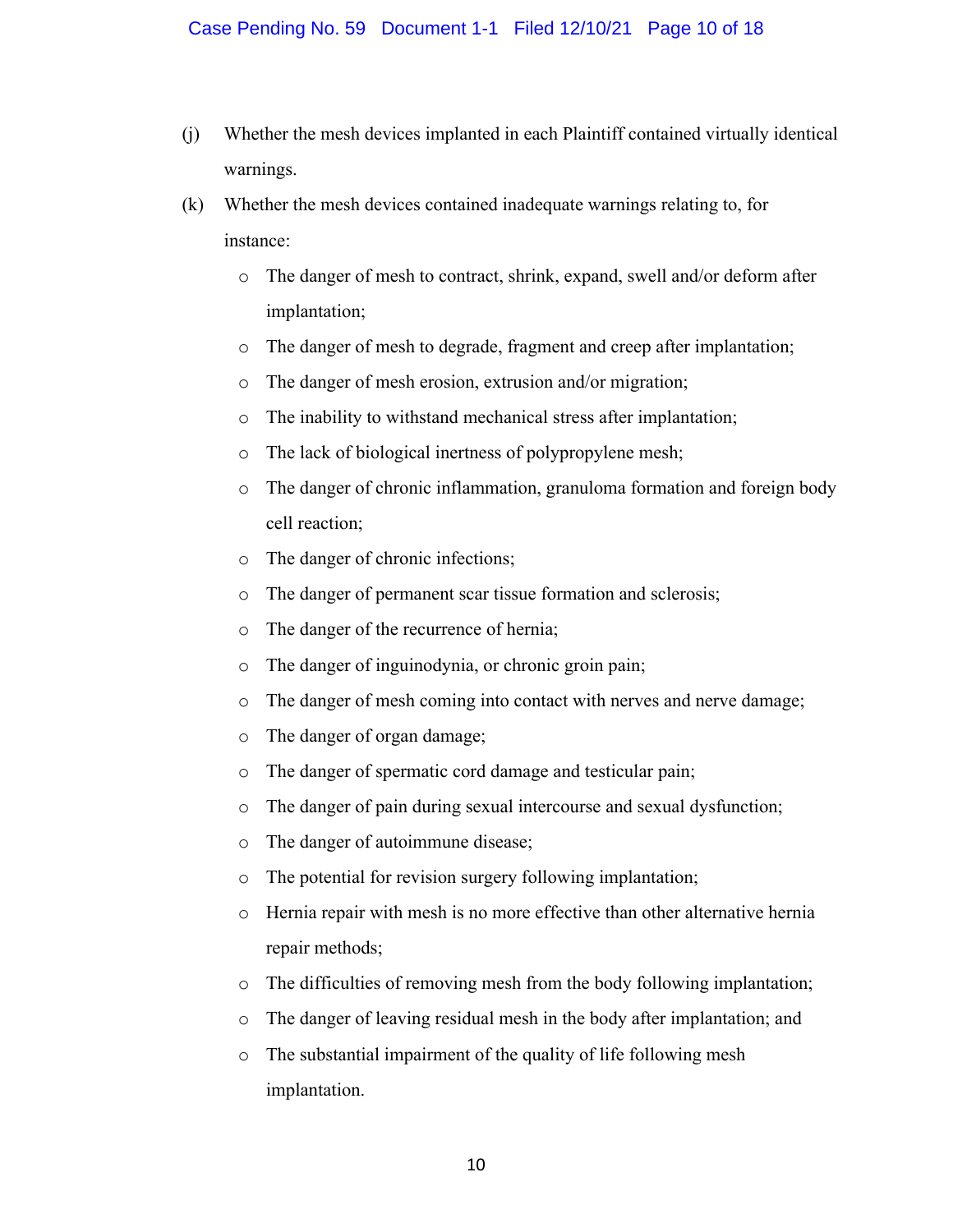#### Case Pending No. 59 Document 1-1 Filed 12/10/21 Page 11 of 18

(l) Whether Plaintiffs have been injured as a result of the mesh devices defects and absence of warnings.

The factual issues to be determined in each of the actions are nearly identical. *See, e.g., In re "Factor VIII or IX Concentrate Blood Prods." Prod. Liab. Litig.,* 853 F. Supp. 454, 455 (J.P.M.L. 1993) (common questions of fact existed regarding defendants' conduct); *In re Cuisinart Food Processor Antitrust Litig.,* 506 F. Supp. 651, 655 (J.P.M.I. 1981) (noting that transferred actions "share[d] numerous questions of fact concerning the existence vel non of the alleged conspiracy and its scope, participants, means of operation and effects."). Given the virtually identical allegations and issues presented, transfer and consolidation are highly appropriate and should be granted. *See, e.g., In re Alert Income Partners Sec. Litig.,* 788 F. Supp. 1230, 1231 (J.P.M.L. 1992); *In re Oil Spill by" Amoco Cadiz" Off Coast of France on March 16, 1978,* 471 F. Supp. 473, 478 (J.P.M.L. 1979) (where common questions predominate, first factor favoring consolidation is met even where some differing legal theories are present); *In re Litigation Arising From Termination of Retirement Plan for Employees of Firemen's Fund Ins. Co.,* 422 F. Supp. 287, 290 (J.P.M.L. 1976).

In all of the related cases, Plaintiffs' proof will involve the same evidence concerning defendants' allegedly misconduct that resulted in design, production, marketing, and sale of defective hernia mesh and led to Plaintiffs' injuries. Thus, the first prong of Section 1407 weighs in favor of consolidation.

## **2. Consolidation Will Further the Convenience of Parties and Witnesses**

The second prong of Section 1407 is also satisfied because consolidation of the cases will serve "the convenience of parties and witnesses." The Plaintiffs in each of the pending actions will rely upon the same corporate policies, studies and analysis to prove the nature and extent of Atriums' wrongdoing. Plaintiffs will also depose the same core set of corporate employees and officers who are believed to have knowledge of Defendants' design, manufacture, marketing, warnings and sales practices. All of the actions will share factual questions including the design, manufacture, safety, testing, marketing and performance of the Atrium mesh that is at the center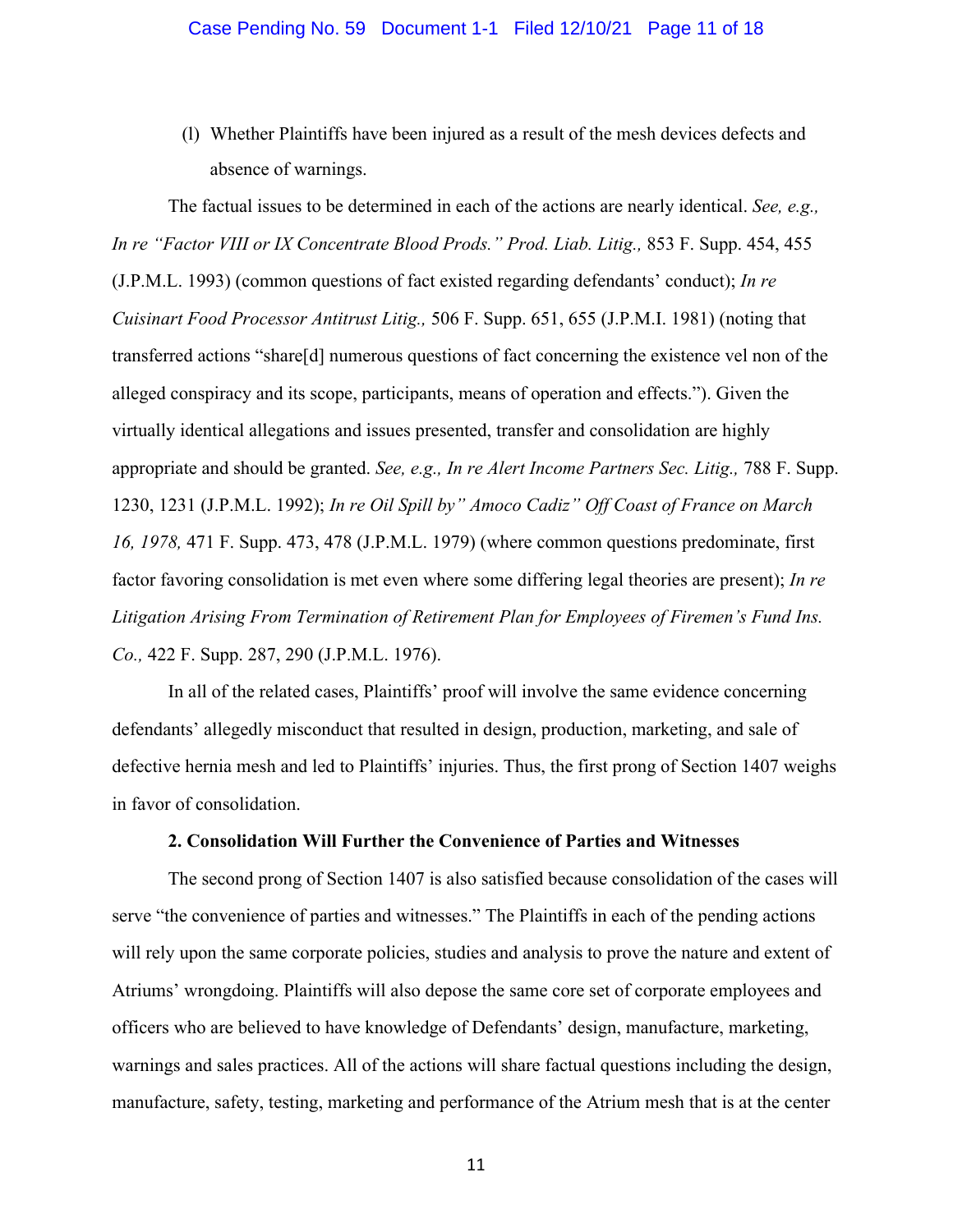#### Case Pending No. 59 Document 1-1 Filed 12/10/21 Page 12 of 18

of this litigation. Given the common factual questions raised by the parties in each of the pending actions, and the concomitant reliance of each action on substantially the same set of documents, extensive discovery will be duplicated absent consolidation of the actions. In particular, discovery requests and depositions of the executives and employees may be taken multiple times on the same subjects absent consolidation. Transfer will enable a single court to establish a pretrial plan that will minimize the inconvenience to the witnesses. Moreover, many of the same pretrial disputes are likely to arise in each case, such as issues concerning the nature and scope of discovery, motions to dismiss, and determinations regarding potential class certification. Consolidation will solve this problem by enabling a single judge to formulate a pretrial program that will minimize witness inconvenience and overall expense for all parties involved.

Consolidation will benefit the plaintiffs, the defendants and the judicial system. *See, e.g., Cuisinart Food Processor,* 506 F. Supp. at 651 (transfer would "effectuate a significant overall savings of cost and a minimum of inconvenience to all concerned with the pretrial activities."). Accordingly, it should be granted.

## **3. Consolidation Will Promote Just and Efficient Conduct of These Actions**

Consolidation is also strongly favored in accordance with the third factor considered by the Panel pursuant to Section 1407 – whether consolidation will "promote the just and efficient conduct of [the] actions." First, where, as here, meaningful discovery has not been completed in the related actions, consolidation will prevent duplicative discovery and conflicting pretrial rulings and will also result in a "substantial savings of judicial time and resources." *See In re Japanese Elec. Prods. Antitrust Litig.,* 388 F. Supp. 565, 567 (J.P.M.L. 1975); *see also In re European Rail Pass Antitrust Litig.,* No. MDL 1386, 2001 WL 587855, at \*1 (J.P.M.L. Feb. 7, 2001) (ordering cases transferred to a single district in order "to avoid duplicative discovery"); *In re Fine Paper Antitrust Litig*., 453 F. Supp. 118, 121 (J.P.M.L. 1978) ("Section 1407 transfer . . . is necessary in order to prevent duplicative discovery and eliminate any possibility of conflicting class and other pretrial rulings."). Without consolidation, there is a high likelihood that duplicative discovery demands and redundant depositions will occur.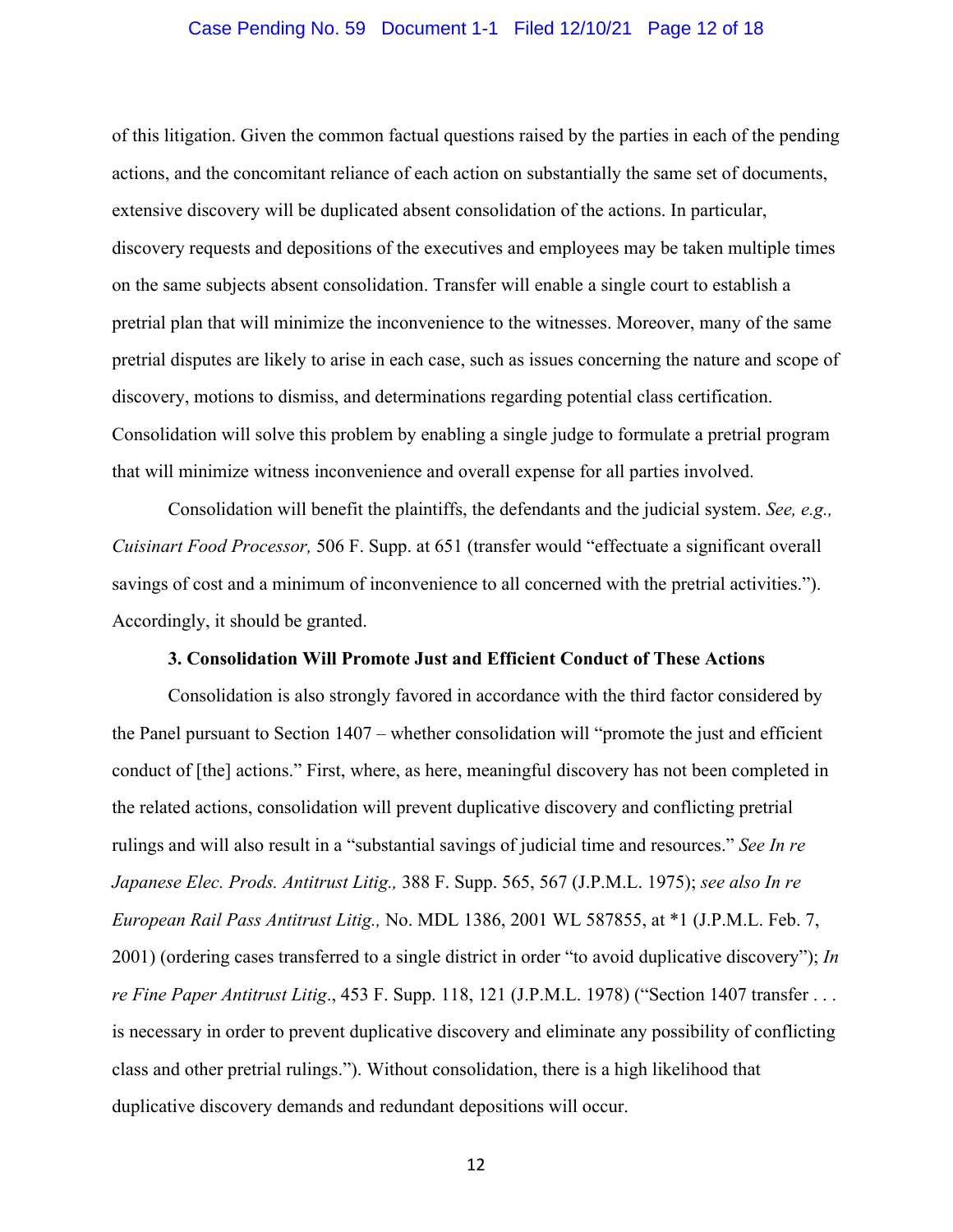#### **4. Transfer Will Streamline Discovery and Reduce Costs**

Consolidation and coordination of these similar actions will prevent the problems identified by the court in *In re Fine Paper Antitrust Litigation* by streamlining discovery and conserving resources. *See In re Universal Serv. Fund Tel. Billing Practices Litig.*, 209 F. Supp.2d 1385, 1386 (J.P.M.L. 2002); *In re Multi-Piece Rim Prods. Liab. Litig.*, 464 F. Supp. 969, 974 (J.P.M.L. 1979); *In re Cross – Fla. Barge Canal Litig.,* 329 F. Supp. 543, 544 (J.P.M.L. 1971) (consolidation of two actions ordered because "consolidation will eliminate the likelihood of repetitive discovery in [certain] areas, serving the convenience of the parties and witnesses and furthering the just and efficient conduct of the litigation"). For example, since the parties will be requesting and relying upon the same core set of corporate documents, medical documentation, and witnesses, coordination will avoid wasteful duplicative discovery. Moreover, to the extent the parties engage in any discovery disputes and motion practice, such issues can be *uniformly* resolved in a single proceeding, rather than multiple, separate hearings that may lead to inconsistent rulings. The corresponding savings in time and expense will benefit both parties and the courts. *See Cuisinart Food Processor,* 506 F. Supp. at 655 (transferring actions would result in "significant overall savings of cost and a minimum of inconvenience to all concerned with the pretrial activities".

As discussed above, the complaints in the pending related actions contain substantially identical factual allegations. Where "an analysis of the complaints reveals a commonality of factual issues," transfer "is necessary in order to prevent duplication of discovery and eliminate the possibility of conflicting pretrial rulings." *In re A.H. Robbins Co., Inc. "Dalkon Shield" IUD Prods. Liab. Litig.,* 406 F. Supp. 540, 542 (J.P.M.L. 1975). This will benefit the parties and conserve overtaxed judicial resources. *See In Re Temporomandibular Joint (TMJ) Implants Prods. Liab. Litig.,* 844 F. Supp. 1553 (J.P.M.L. 1994) (centralization "necessary in order to eliminate duplicative discovery, prevent inconsistent pretrial rulings, . . . and conserve the resources of the parties, their counsel and the judiciary"); *In re Silicone Gel Breasts Implants Prods. Liab. Litig.,* 793 F. Supp. 1098, 1100 (J.P.M.L. 1992) (same); *In re Amino Acid Lysine*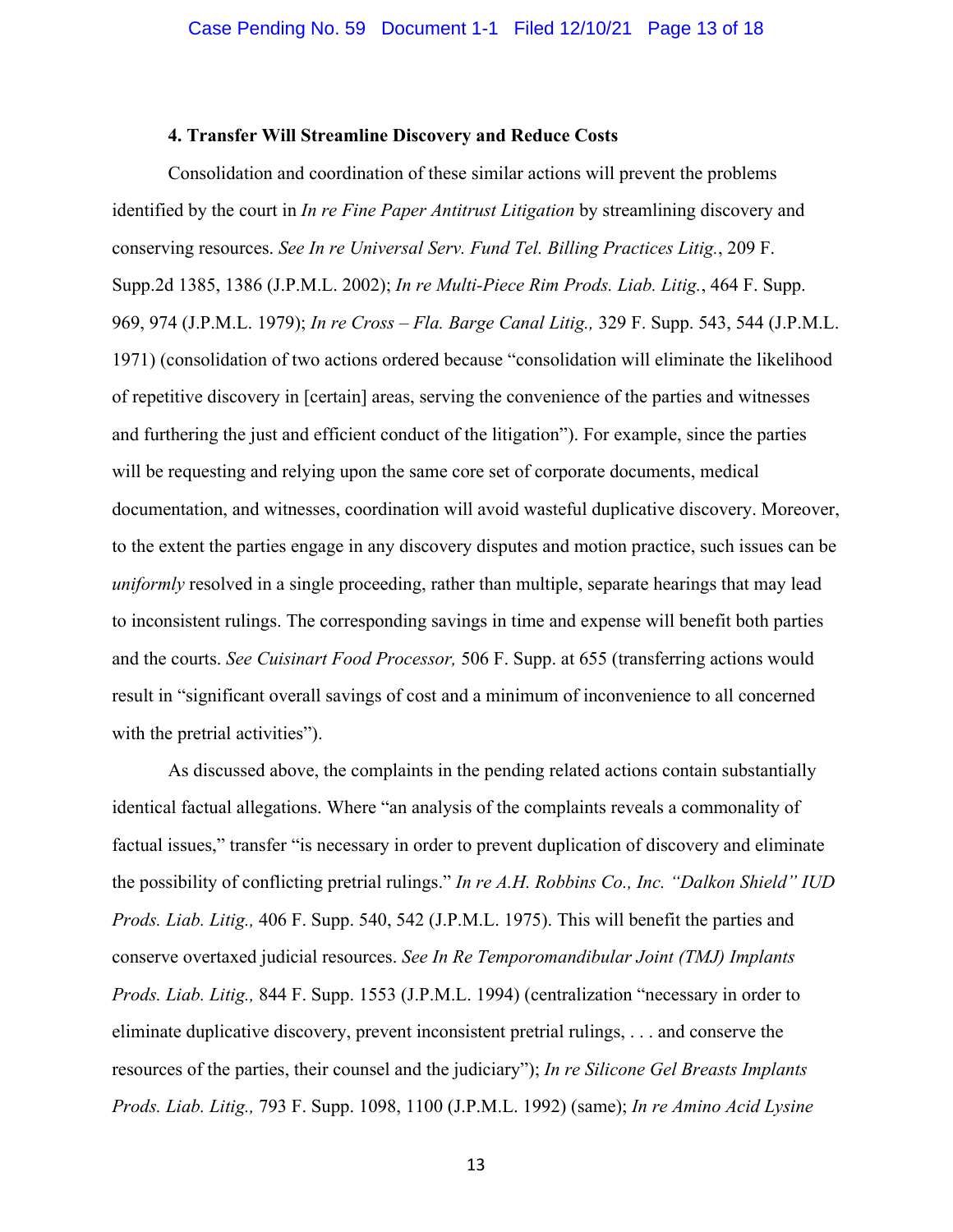*Antitrust Litig.,* 910 F. Supp. 696, 698 (J.P.M.L. 1995) (consolidation and coordination is appropriate to "conserve the resources of the parties, their counsel and the judiciary").

### **5. Transfer Will Eliminate the Likelihood of Inconsistent Rulings**

Consolidation will assure that the parties to these actions are not subject to inconsistent pretrial rulings regarding these various pivotal issues – always a critical consideration in determining whether cases should be consolidated under Section 1407. *See In re Multi-Piece Rim Prods.,* 464 F. Supp. at 974 (consolidation necessary "to prevent duplication of discovery and eliminate the possibility of conflicting pretrial rulings concerning . . . common factual issues."); In re First Nat'l Bank, Heavener Okl. (First Mortgage Revenue Bonds) Sec. Litig., 451 F. Supp. 995, 997 (J.P.M.L. 1978) (Transfer "necessary, even though only two actions are involved, in order to prevent duplicative pretrial proceedings and eliminate the possibility of inconsistent pretrial rulings."). Important identical issues in the instant litigation that would produce irreconcilable inconsistent rulings include choice of law questions.

#### **6. These Actions Are Sufficiently Complex to Warrant Consolidation and Transfer**

The Panel has consistently and repeatedly found medical product liability litigation sufficiently complex to warrant transfer. *See, e.g., In Re: Davol, Inc./C.R. Bard, Inc., Polypropylene Hernia Mesh Products Liability Litigation,* MDL 2846, 316 F.Supp. 1380 (J.P.M.L. 2018); *In Re: Ethicon Physiomesh Flexible Composite Hernia Mesh Producs Liability Litigation,* MDL 2782, 254 F.Supp.3d 1381 (J.P.M.L. 2017); *In Re: Atrium Medical Corp. C-Qur Mesh Products Liability Litigation*, MDL 2753, 223 F.Supp.3d 1355 (J.P.M.L. 2016); *In Re Kugel Mesh Hernia Patch Litigation,* MDL No. 1842, 493 F.Supp.2d 1371 (J.P.M.L. 2007); *In re Denture Cream Prod. Liab. Litig.,* 624 F. Supp. 2d 1379, 1403 (J.P.M.L. 2009); *In re: Human Tissue Prod. Liab. Litig.*, 435 F. Supp. 2d 1352 (J.P.M.L. 2006); *In re Phenylpropanolamine (PPA) Prod. Liab. Litig.*, 386 F. Supp. 909 (J.P.M.L. 2001).

The Panel has stated that where issues involved are sufficiently complex and where consolidation will prevent the duplication of discovery and pretrial rulings, it will not require large numbers of pending cases as a prerequisite to granting consolidation under Section 1407.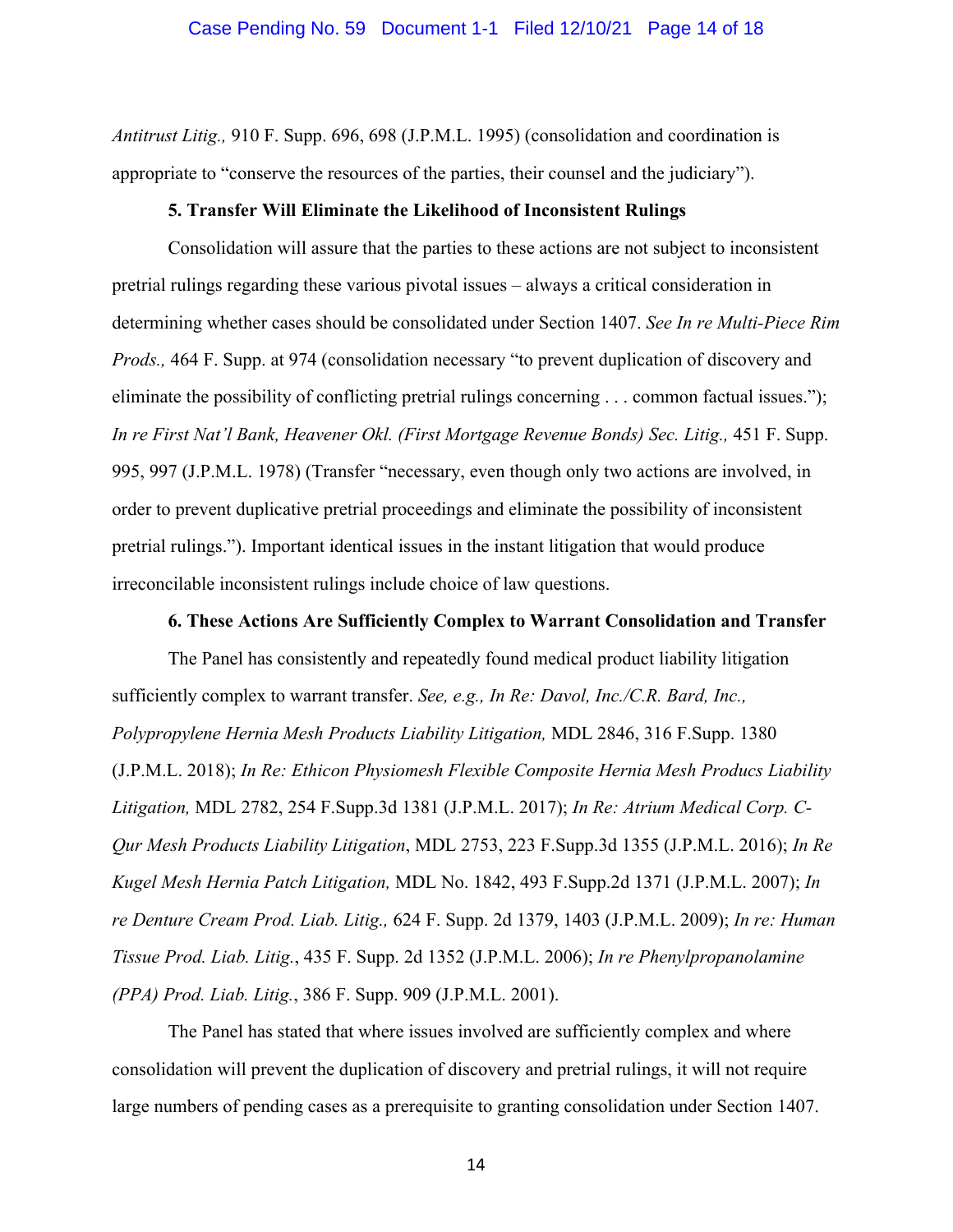#### Case Pending No. 59 Document 1-1 Filed 12/10/21 Page 15 of 18

*See, e.g., First Nat'l Bank,* 451 F. Supp. at 996; *New Mexico Natural Gas*, 482 F. Supp. at 336; *California Armored Car,* 476 F. Supp. at 454; *Cross-Fla Barge Canal,* 329 F. Supp. at 544; *In re Ryder Truck Lines, Inc., Employment Practices Litig.,* 405 F. Supp. 308 (J.P.M.L. 1975). Indeed, this Panel has consolidated as few as two cases. *See In re Clark Oil & Ref. Corp. Antitrust Litig.,* 364 F. Supp. 458 (J.P.M.L. 1973).

The pending actions clearly present many factual issues relating to the hernia mesh devices, and the chemical and biological reactions of those components in the human body, and the risks and dangerous associated with the devices. Thus, these similar actions, arising from Atrium's same course of conduct, are well-suited for consolidation.

#### **B. This Panel Should Transfer These Actions to the Central District of California**

## **1. The Central District of California is a Convenient Forum for this Litigation**

The Central District of California is a particularly convenient forum for litigation after consolidation of these actions. The Central District courthouse is conveniently located in downtown Los Angeles. The courthouse is easily accessible and a number of hotels are located nearby. The Central District courthouse is also located near the Los Angeles International airport offering direct flights on most major airlines to numerous cities across the United States and around the world.

# **2. The Central District of California Has the Resources and Judicial Expertise to Properly Conduct this Case**

The Central District has the capacity and capability to manage a multi-district litigation case. The Central District has seasoned jurists and magistrates who can direct this litigation on a steady and expeditious course. Presently, the *Avila* case is assigned to Judge Cristina Snyder and Magistrate Judge Michael R. Wilner.

Another important factor for determining the most appropriate forum for multidistrict litigation is the speed and efficiency with which the available districts manage their respective caseloads. *See In re Laughlin Prods., Inc. Patent Litig.,* 240 F. Supp. 2d at 1359 (transfer based in part on fact that district "enjoys general caseload conditions permitting the Panel to effect the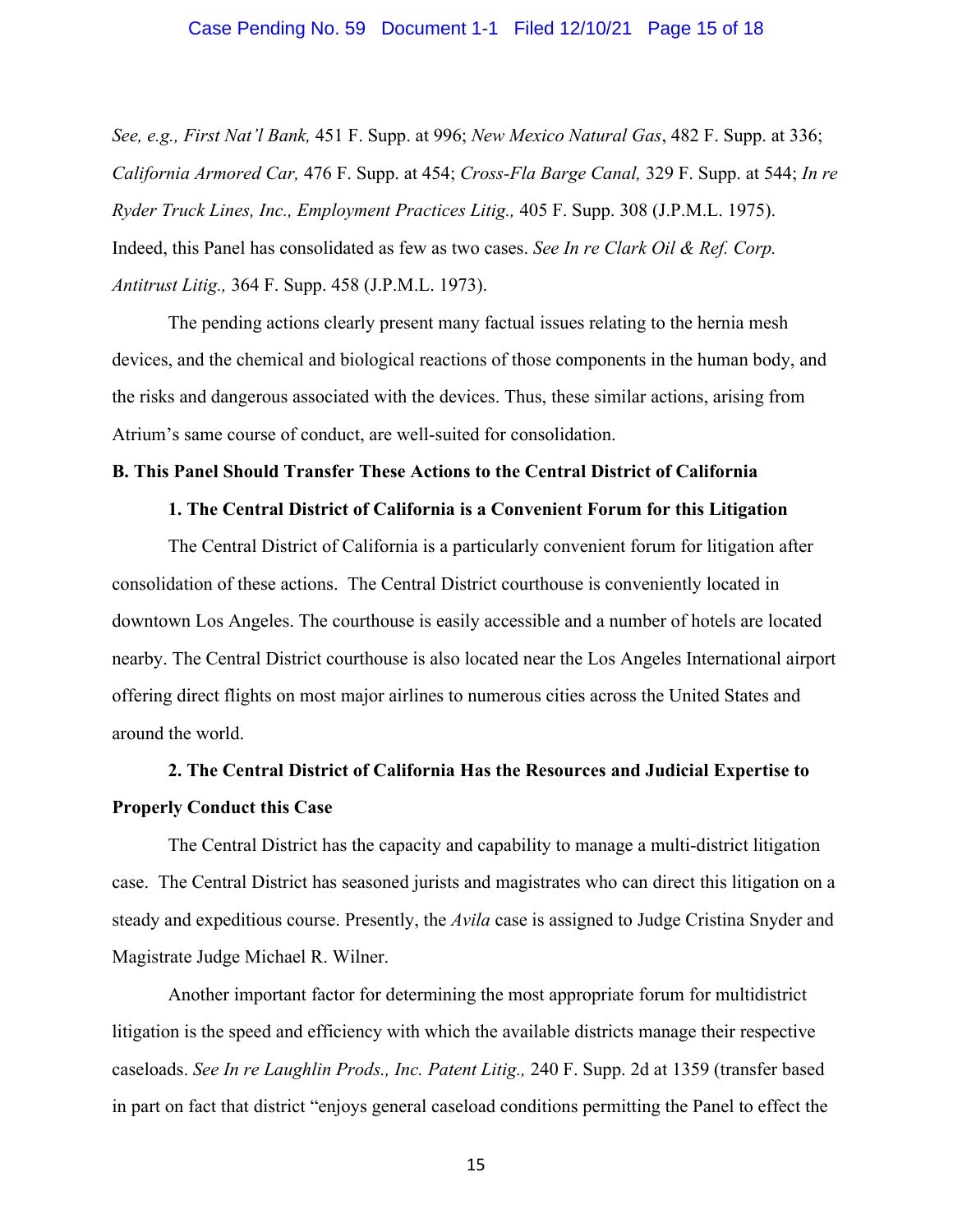#### Case Pending No. 59 Document 1-1 Filed 12/10/21 Page 16 of 18

Section 1407 assignment to a court with the present resources to devote the time to pretrial matters that this docket is likely to require."); *Preferential Drug*, 429 F. Supp. at 1029 (transferring cases based in part upon transferee court's low median time between filing and disposition in civil actions); *Corn Derivatives*, 486 F. Supp. at 932. The Central District of California efficiently manages its caseload.

The balance of convenience and efficiency favor consolidation and transfer to the Central District of California because it offers a centralized location that is easily accessible and Judge Snyder is well-suited to supervise this Multi-District litigation.

#### **V. CONCLUSION**

For the foregoing reasons, Movants respectfully request that the Panel order that the above mentioned related actions as well as any cases that may subsequently be filed asserting related or similar claims be transferred to the Central District of California, and consolidated for pretrial proceedings. Consolidation of these actions will further "the convenience of parties and witnesses and [would] promote the just and efficient conduct of [the] actions." 28 U.S.C. § 1407(a).

Plaintiffs allege Defendant Atrium negligently designed, manufactured, marketed, labeled, packaged and/or sold ProLite and ProLoop hernia mesh devices for hernia repair. All of the above factors combine to make the Central District an appropriate, capable, and efficient forum for these related actions to be transferred to for coordinated pretrial proceedings. Transfer is needed because these related actions involve common issues of fact, it will convenience the parties, witnesses and counsel, and it will provide for the efficient and consistent conduct of this litigation.

This litigation and these actions squarely fit the statutory prerequisites for transfer and consolidation. Consolidating and transferring these actions as discussed above would also best serve judicial efficiency, and avoid duplication and wasted efforts. In the absence of transfer, the very problems Section 1407 is intended to avoid will arise - duplicative fact and expert discovery and motion practice resulting in a needless waste of judicial resources in multiple federal district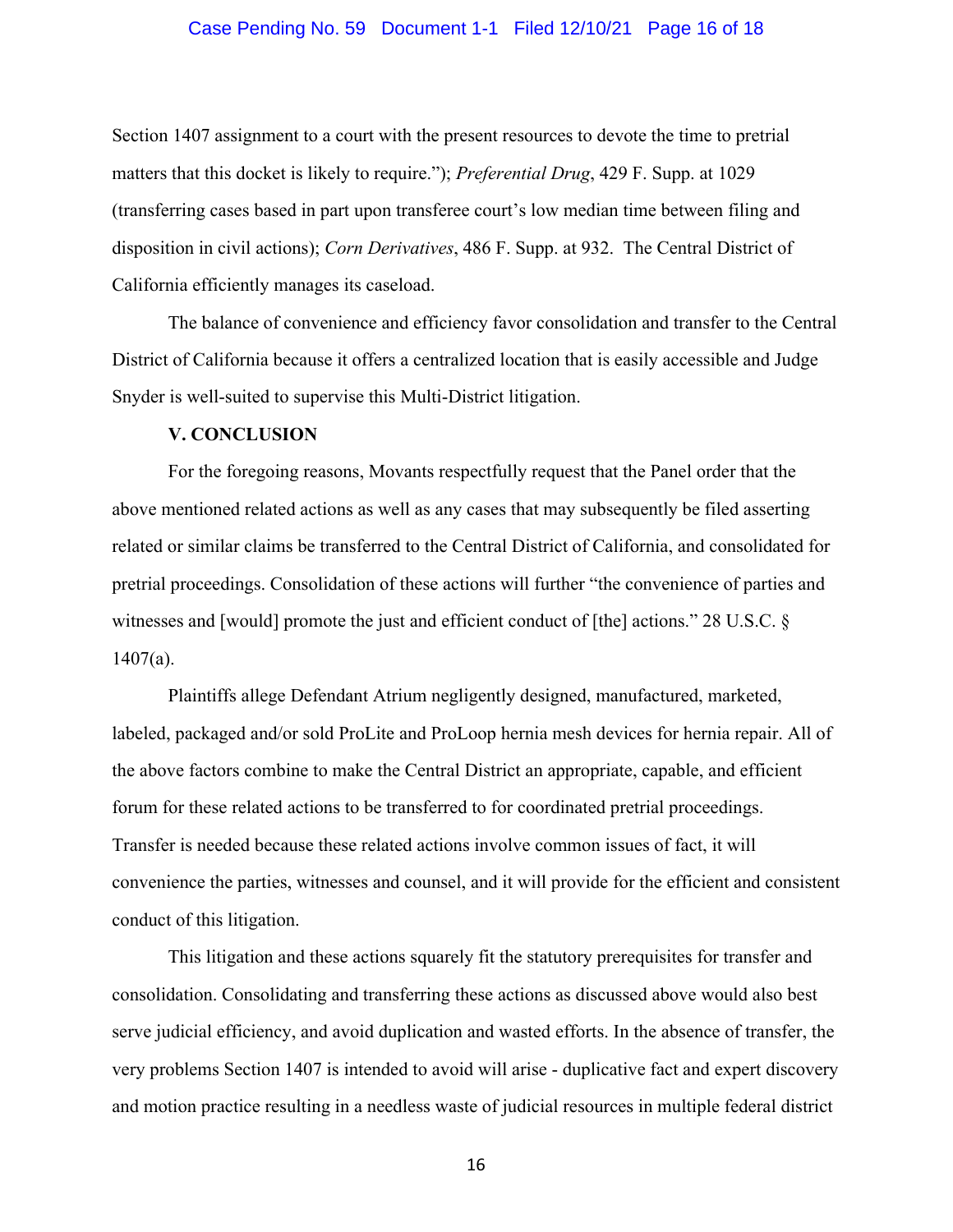courts as well as inconsistent rulings. Finally, Judge Cristina Snyder is an able jurist who can capably and efficiently handle this litigation.

Respectfully submitted,

Dated: December 9, 2021

# **KELLER, FISHBACK & JACKSON LLP**

By: */s/ Dan C. Bolton* Dan C. Bolton

Stephen M. Fishback (Cal. SBN 191646) sfishback@kfjlegal.com Daniel L. Keller (Cal. SBN 191738) dkeller@kfjlegal.com Dan C. Bolton (Cal. SBN 104236) dbolton@kfjlegal.com 28720 Canwood Street, Suite 200 Agoura Hills, CA 91301 Telephone: 818-342-7442 Facsimile: 818-342-7616

Attorneys for Plaintiffs Jose Avila, Hazel Benhamed-Masri, Rachel Bates, Brian Benhardt, Herman Curley, Claude Daniels, Raymond Ferrell, John Langley, Betty Lewis, Raymond Maki, James Nakashian, Alan Roseman, Randy Walker and Alfredo Vega

# **BRENES LAW GROUP, P.C.**

By: */s/ Adam Evans* Adam Evans

Troy Brenes tbrenes@breneslawgroup.com Adam Evans avans@breneslawgroup.com